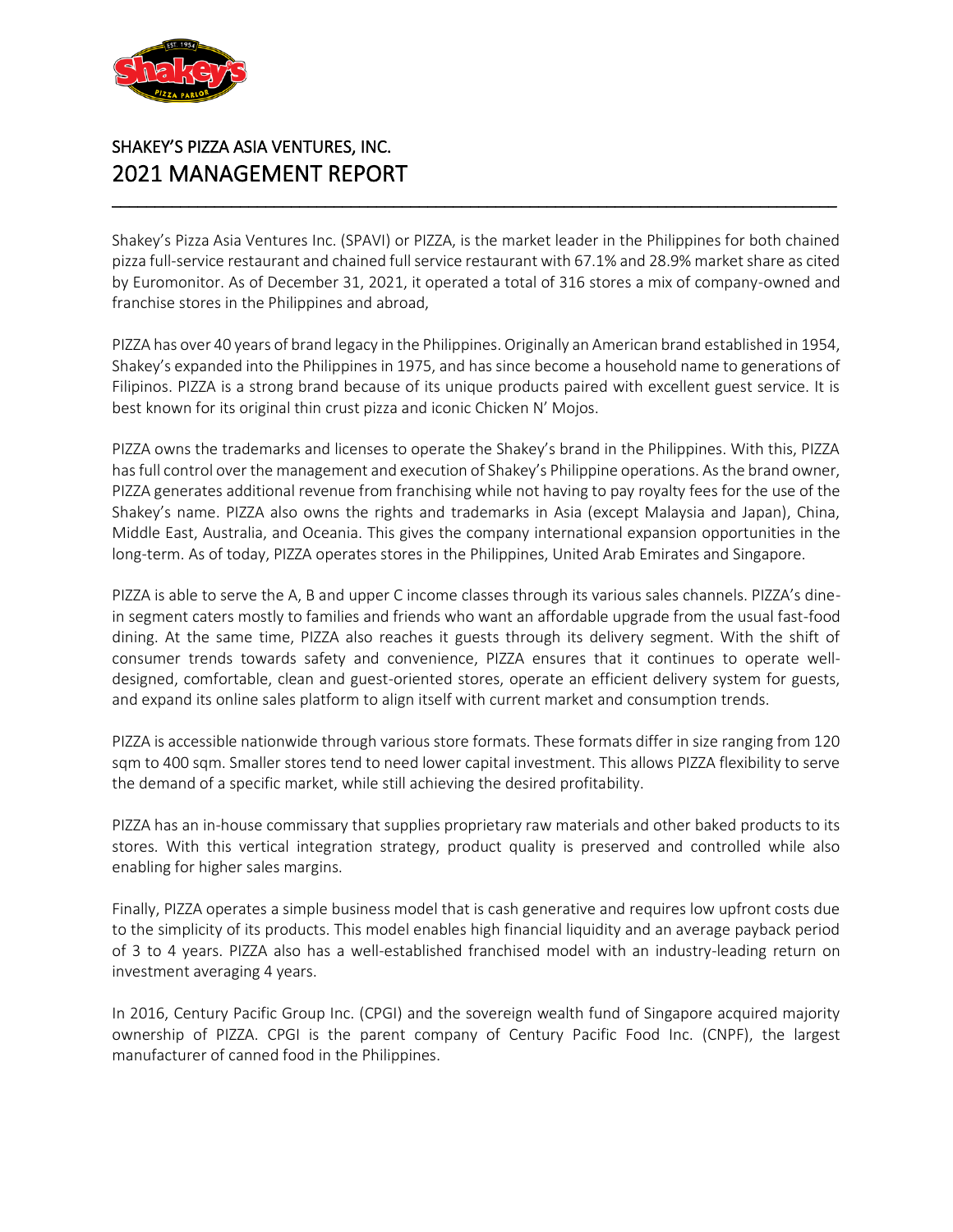

Subsequently, on December 15, 2016, PIZZA successfully listed on the Main Board of the Philippine Stock Exchange (PSE) with a total of 1,531,321,053 common shares at ₱11.26 per share.

In June 2019, PIZZA acquired *Peri-Peri Charcoal Chicken*, an emerging fast casual and full service restaurant brand in the Philippines. The acquisition includes assets and intellectual property relating to the Peri business, including its brand, trade name, and the various proprietary recipes used by the chain to make its trademark peri-peri chicken.

In August 2020, the Company entered into a master franchise agreement with Singapore-based Koufu Group Ltd to bring the *R&B milk tea* brand to the Philippines. R&B is one of the leading milk tea and bubble tea players in Singapore. It currently has more than 1,000 outlets worldwide, spanning across China, US, Singapore, Cambodia, Vietnam, Malaysia and Indonesia. Under the agreement, PIZZA shall be awarded the territorial rights to sell *R&B* milk tea, bubble tea, and other specialty tea drinks in the Philippines, through stand-alone store formats and co-branding in select *Shakey's* and *Peri-Peri Charcoal Chicken* outlets.

Last December 2021, the Company entered into agreement to purchase assets and intellectual property relating to Potato Corner. Potato Corner is one of the leading and most established food kiosk chains in the Philippines. Since its inception in 1992, the brand has built a vast network of over 1,000 outlets domestically and has a growing international footprint in Asia and beyond.

# FACTORS AFFECTING RESULTS OF OPERATIONS

The Philippine food service industry is a highly competitive market with low barriers to entry. PIZZA competes directly and indirectly with both local and foreign full-service, casual dining and fast food stores that offer dine-in, delivery, and catering services nationwide. Failure to successfully compete and consistently outperform its peers may adversely affect its business and financial and operational results.

PIZZA growth is partially dependent on the strength of its brand, recognized for its high-quality product offerings and world-class guest service, as well as excellent culture and warm ambience of its stores. Any damage to its brand reputation and negative publicity to its stores may have an impact on the business, results of operations, and its prospective plans.

PIZZA is reliant on its franchisees for the successful management and operations of its franchise stores. In addition, a portion of the company's revenue is derived from royalty and franchise payments. A failure by the franchisees to deliver what is expected of them may significantly harm the brand image and goodwill of the Shakey's brand, as well as adversely affect the business operations and results of operations of PIZZA.

PIZZA's growth is highly dependent on its ability to open new stores, maintain existing stores, and operate these stores in a profitable manner. Failure to successfully locate and secure suitable store locations in its target markets may delay PIZZA store openings and significantly affect its business and results of operations. In addition, PIZZA's expansion plans may be limited by unforeseen economic and market conditions that are beyond its control.

PIZZA relies on key third-party suppliers and its in-house commissary to supply key raw material requirements. A failure by these third-party suppliers to adhere to contractual obligations or a significant disruption in the supply chain and logistics can significantly affect its business operations.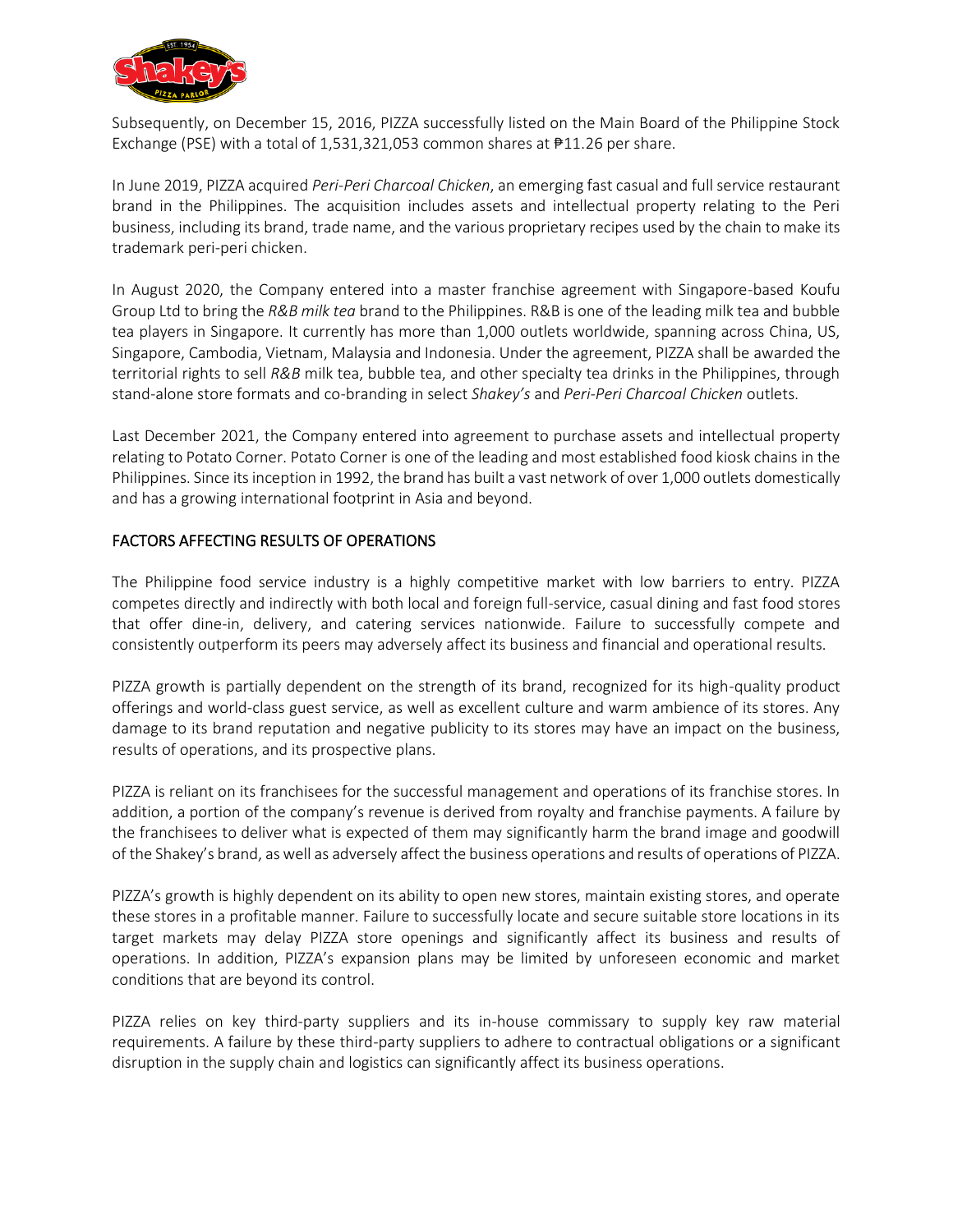

PIZZA hires approximately 1,300 full-time employees, a portion of which are covered by a 5-year collective bargaining agreement renewed on October 15, 2021. Although PIZZA's operations have never been affected by any labor dispute in the past, it cannot assure that it will not experience labor unrest and activism in the future, which may affect its business, financial condition, and result of operations.

PIZZA outsources a portion of its labor requirements from a third-party manpower service provider. Significant changes in labor laws and regulations, particularly in relation to the use of manpower service providers, may impact labor costs, as well as adversely affect the business operations and results on operations of PIZZA.

PIZZA relies on third-party service providers for certain services and the failure by these service providers to adhere and perform contractual obligations may adversely affect the business operations and results of operations of PIZZA.

PIZZA's profitability and operating margins are partially dependent on its ability to anticipate and react to changes in food and beverage costs. Any significant changes in raw materials costs that are not handled properly by the company may affect its business and results of operations.

# KEY VARIABLE AND OTHER QUALITATIVE AND QUANTITATIVE FACTORS

## (i) Any known Trends, Events or Uncertainties (Material Impact on Liquidity and Sales)

Food service businesses are affected by changes in consumer tastes, international, national, regional and local economic conditions and demographic trends. For example, if prevailing health or dietary preferences cause consumers to avoid pizza and other products we offer in favor of foods that are perceived as more healthy, our business, financial condition and results of operations would be materially adversely affected. The timing of product launches, pricing and advertising efforts of competitors may also impact our sales of new menu items. In the past, we have introduced new products which were unsuccessful and there can be no guarantee that we will be able to introduce new menu items successfully in the future. If we cannot successfully introduce new menu offerings, our business, financial condition, and results of operations could be materially and adversely affected.

Majority of company-owned and franchised stores are currently located in the Philippines. As a result, our operations are significantly impacted, and will continue to be significantly impacted, by macroeconomic conditions in the Philippines. Demand for, and prevailing prices of, our menu offerings are directly related to the strength of the Philippine economy and consumer confidence, including overall growth levels and the amount of business activity in the Philippines. Over the past several years, economic growth in the Philippines has led to an increase in personal disposable income, resulting in increased purchasing power and greater demand for consumer products. Any deterioration in the Philippine economy may adversely affect consumer sentiment and lead to a contraction in demand for our products.

As of the date of this disclosure and other than as disclosed, we are not aware of any other trends, events or uncertainties that would have had or that could reasonably be expected to have a material favorable or unfavorable impact on our revenues from continuing operations.

# ii) Events that will trigger direct or contingent financial obligation that is material to the company, including any default or acceleration of an obligation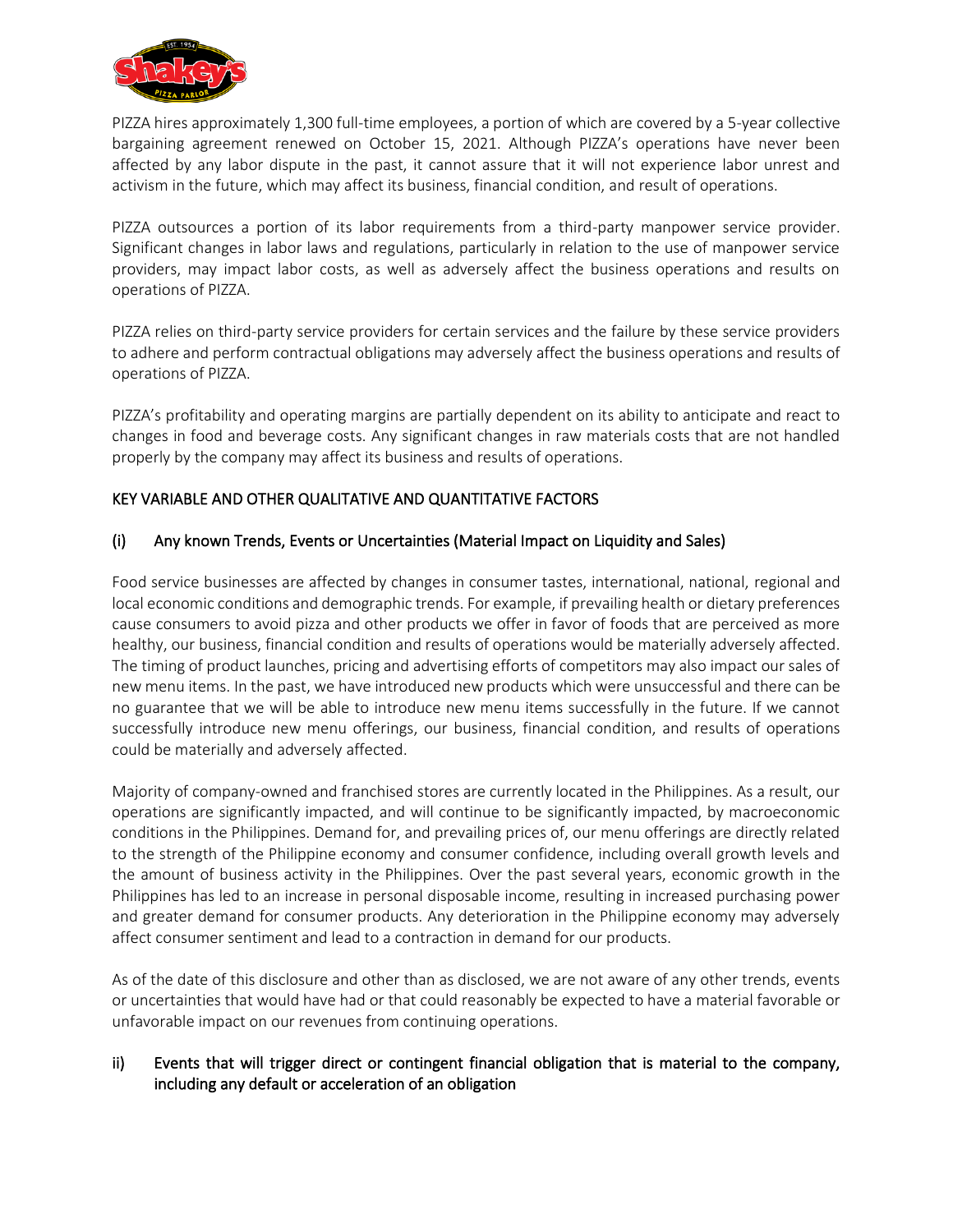

The Company entered into a loan agreement with BDO Unibank on June 8, 2016, which in turn was used to finance the acquisition of majority control of the Shakey's Group from the Prieto Family.

There are a number of other covenants under the loan, including a restriction on the amendments of constitutive documents that will impact the ability of the Company to fulfill its obligations under the loan without the consent of the lender

# (iii) All material off-balance sheet transactions, obligations including contingent obligations), and other relationships of the company with unconsolidated entities or other persons created during the reporting period.

As of the date of this disclosure, PIZZA is not a financial guarantor of the obligations of any unconsolidated entity, and we were not a party to any off-balance sheet obligations or arrangement.

# (iv) Description of any material commitments for capital expenditures, general purpose of such commitments, expected sources of funds for such expenditures

PIZZA makes capital expenditures annually to support our business goals and objectives. As part of its strategy, we invest capital in developing and constructing new stores. PIZZA also invests in on-going maintenance of existing stores.

The Company has historically funded our capital expenditures primarily through internally generated funds derived from operating income.

# (v) Any Significant Elements of Income or Loss (from continuing operations) and Causes for Any Material Changes from Period to Period of FS which shall include vertical and horizontal analyses of any material item (5%)

Causes for material changes are explained in Management's Discussion and Analysis or Plan of Operation and Notes to the Consolidated Financial Statements.

# (vi) Seasonal Aspects that has Material Effect on the FS

PIZZA's net sales exhibits seasonal fluctuations. Historically, PIZZA typically follows family eating patterns at home, with our strongest sales levels occurring in the months of March, May, August and December, and our lowest sales levels occurring in the months of January, February, June and July. The Company takes advantage of stronger seasonal sales by implementing campaigns geared towards increasing average check per guest and launching marketing strategies to increase transaction count during seasons with lower sales levels.

## (vii) Key Performance Indicators

The table below sets forth the key performance indicators of the Company for the three months ended March 31, 2021, and 2022.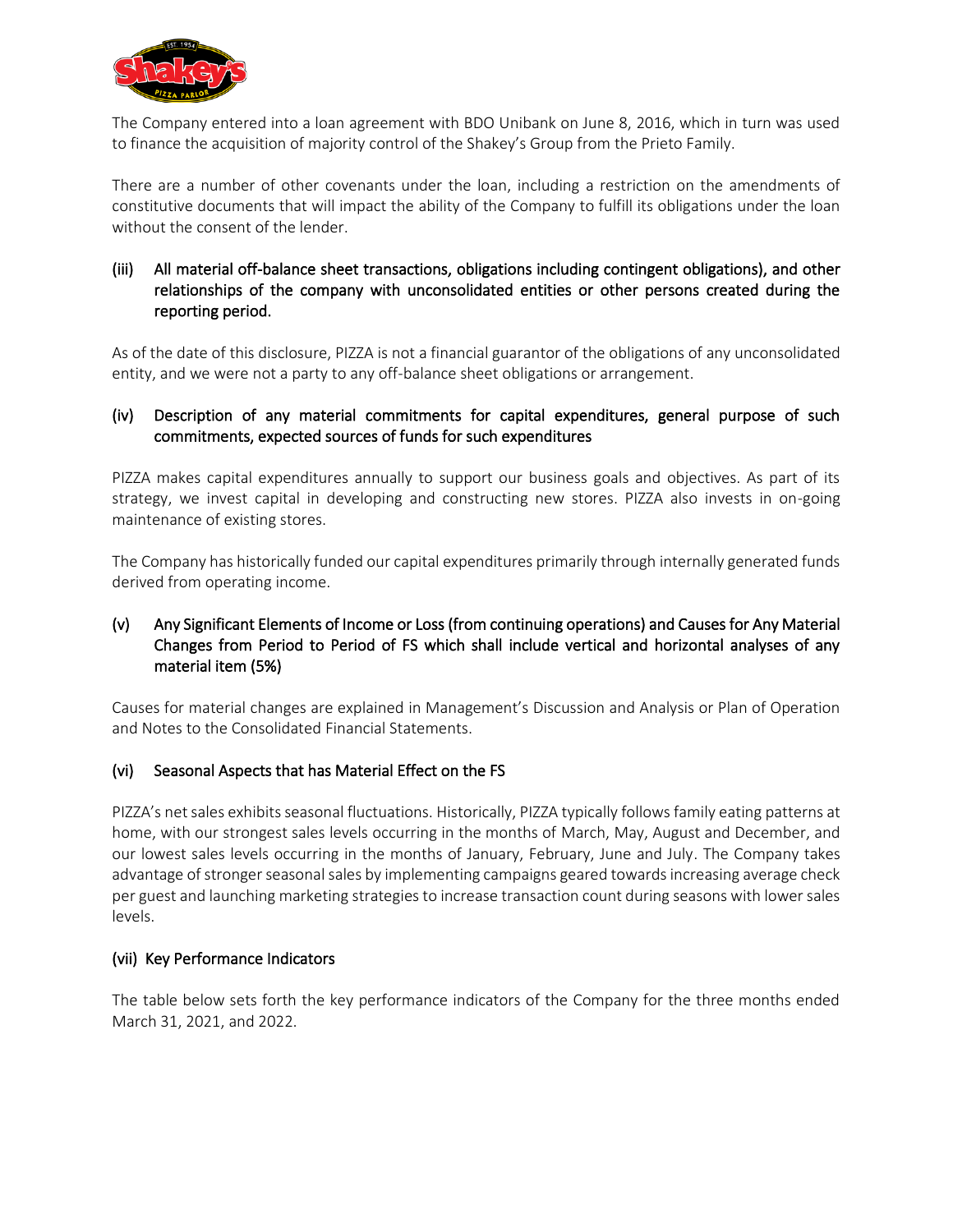

|                                                 | 31 March 2022 | 31 March 2021 |
|-------------------------------------------------|---------------|---------------|
| Gross Profit Margin                             | 24.2%         | 24.7%         |
| Gross Profit / Net Revenue                      |               |               |
| Before Tax Return on Sales                      | 6.4%          |               |
| Net Profit Before Tax / Net Revenue             |               | 3.1%          |
| Return on Equity                                |               | $-7.0\%$      |
| Net Income / Average Equity                     | 3.1%          |               |
| Net Gearing Ratio                               |               |               |
| (Interest-bearing liabilities $-$ Cash) / Total | 0.85x         | 0.84x         |
| Equity                                          |               |               |
| Current Ratio                                   |               |               |
| Total Current Assets / Total Current            | 1.22x         | 1.82x         |
| Liabilities                                     |               |               |

The table below sets forth the key performance indicators of the Company for the years ended December 31, 2019, 2020 and 2021.

|                                                 | 31 Dec 2021 | 31 Dec 2020 | 31 Dec 2019 |
|-------------------------------------------------|-------------|-------------|-------------|
| Gross Profit Margin                             | 23.2%       | 17.6%       | 29.3%       |
| Gross Profit / Net Revenue                      |             |             |             |
| Before Tax Return on Sales                      | 4.2%        | $-7.0\%$    | 13.5%       |
| Net Profit Before Tax / Net Revenue             |             |             |             |
| Return on Equity                                |             |             |             |
| Net Income / Average Equity                     | 2.2%        | $-5.1%$     | 18.0%       |
| Net Gearing Ratio                               |             |             |             |
| (Interest-bearing liabilities $-$ Cash) / Total | 0.53x       | 0.88x       | 0.77x       |
| Equity                                          |             |             |             |
| <b>Current Ratio</b>                            |             |             |             |
| Total Current Assets / Total Current            | 1.89x       | 0.88x       | 1.03x       |
| Liabilities                                     |             |             |             |

# MANAGEMENT'S DISCUSSION AND ANALYSIS

# FINANCIAL POSITION

31 March 2022 vs. 31 December 2021

|                           | <b>31 March 2022</b> | 31 Dec 2021 | <b>Change</b> |
|---------------------------|----------------------|-------------|---------------|
| Cash and cash equivalents | 1,148,935<br>531     | 485,414,521 | 9%            |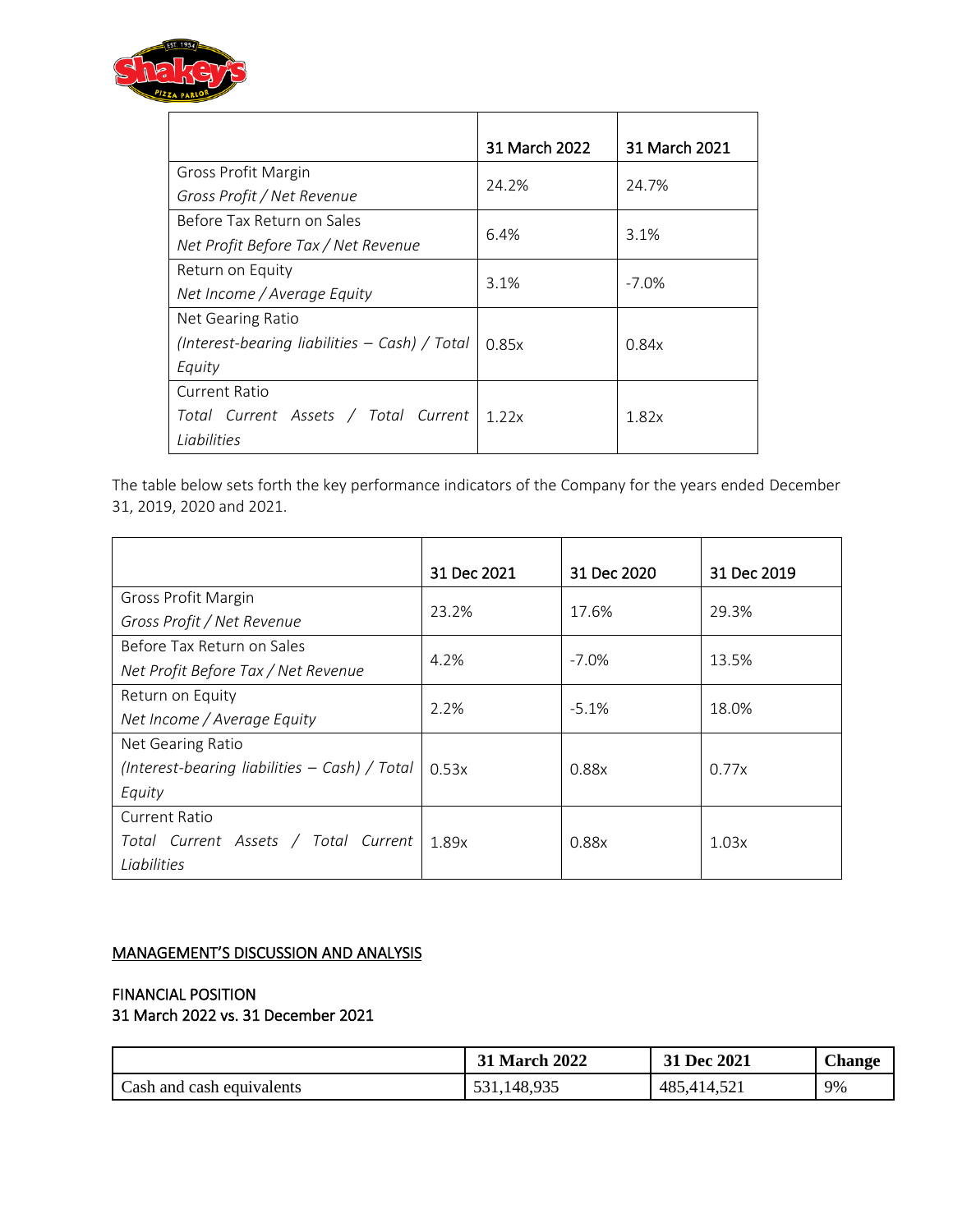

| Trade and other receivables                        | 861,752,104    | 723,983,367    | 19%    |
|----------------------------------------------------|----------------|----------------|--------|
| Financial assets at FVOCI                          |                | 300,000,000    |        |
| Inventories                                        | 478,112,634    | 432,876,226    | 10%    |
| Prepaid expenses and other current assets          | 238,908,386    | 187,556,789    | 27%    |
| Property and equipment                             | 1,463,365,411  | 1,373,563,312  | 7%     |
| Intangible assets                                  | 7,030,717,886  | 7,034,324,209  | 0%     |
| Right-of-use asset                                 | 1,178,846,272  | 1,231,516,139  | $-4%$  |
| Deferred input value-added tax                     | 24,438,691     | 28, 234, 552   | $-13%$ |
| Deferred tax assets                                | 220,898,851    | 247,956,292    | $-11%$ |
| Rental and other non-current assets                | 2,823,986,044  | 589,287,521    | 379%   |
| <b>TOTAL ASSETS</b>                                | 14,852,175,214 | 12,634,712,928 | 18%    |
|                                                    |                |                |        |
| Accounts payable and other current liabilities     | 1,060,554,915  | 968,634,979    | 9%     |
| Short-term loan                                    | 500,000,000    |                |        |
| Current portion of loan payable                    | 47,986,963     | 47,986,963     | 0%     |
| Current portion of unearned franchise fees         | 18,965,155     | 18,965,155     | 0%     |
| Lease liability - current                          | 92,010,032     | 92,010,032     | 0%     |
| Income tax payable                                 | 9,037,140      | 1,557,290      | 480%   |
| Noncurrent portion of loan payable                 | 5,292,570,991  | 3,692,570,991  | 43%    |
| Dealers' deposit and other non-current liabilities | 61,057,601     | 83,979,903     | $-27%$ |
| <b>Unearned franchise fees</b>                     | 62,347,650     | 63,232,658     | $-1\%$ |
| Lease liability - non-current                      | 1,337,581,666  | 1,388,726,488  | $-4%$  |
| Accrued pension costs                              | 113,044,818    | 96,260,947     | 17%    |
| <b>Total Liabilities</b>                           | 8,595,156,931  | 6,453,925,406  | 33%    |
|                                                    |                |                |        |
| Capital stock                                      | 1,683,760,178  | 1,683,760,178  | 0%     |
| Additional paid-in capital                         | 2,451,116,470  | 2,451,116,470  | 0%     |
| Retained earnings                                  | 2,129,703,980  | 2,053,473,219  | 4%     |
| Other components of equity                         | (7, 562, 345)  | (7, 562, 345)  | 0%     |
| <b>Total Equity</b>                                | 6,257,018,284  | 6,180,787,522  | $1\%$  |
| <b>TOTAL LIABILITIES AND EQUITY</b>                | 14,852,175,214 | 12,634,712,928 | 18%    |

Shakey's Pizza Asia Ventures, Inc.'s total resources as of 31 December 2021 was at ₱14.85 billion, 18% higher than the 31 December 2021 level of ₱12.64 billion, due to the following:

# *9% Increase in Cash and Cash Equivalents*

As of the end of the first quarter of 2022, cash and cash equivalents totaled ₱531 million. Cash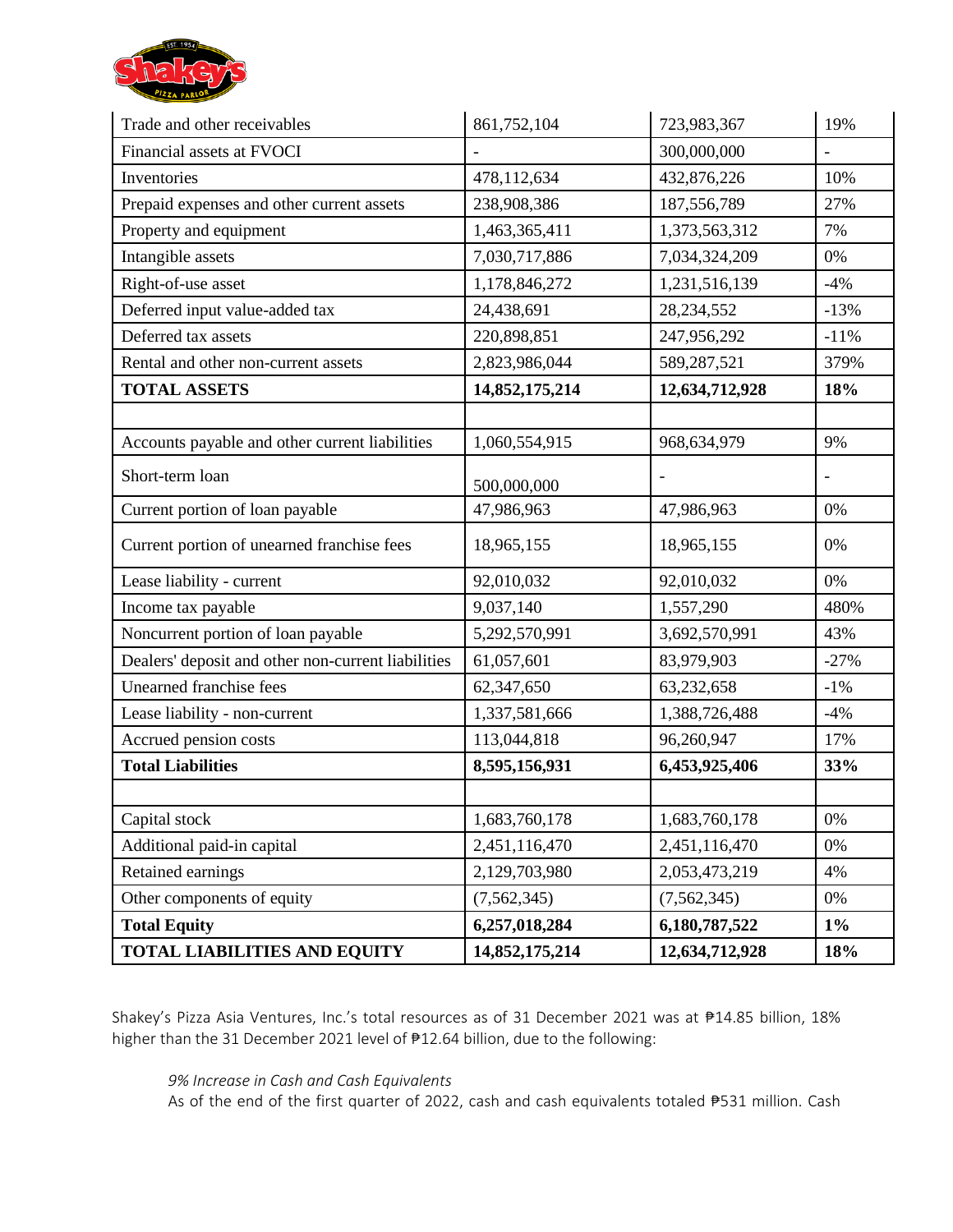

includes cash on hand and in banks while cash equivalents are short-term, highly liquid investments that are easily convertible to cash. Cash flow from operations generated ₱161 million, offset by ₱2.12 billion net ouflows on investing activities and ₱2.01 billion net inflows from financing activities.

## *19% Increase in Trade and Other Receivables*

Trade and other receivables stood at ₱862 million as of the end of the first quarter of 2022 compared to ₱724 million in end 2021. The increase is driven by the recognition of higher thirdparty trade receivables, with receivable days increasing to 53 days to support franchisee partners.

## *10% Increase in Inventories*

Inventories amounted to ₱478 million as of first quarter 2022 compared to ₱433 million as of year end 2021. The increase is due to higher inventory days to build supply security and avoid disruptions.

## *27% Increase in Prepaid expenses and other current assets*

Prepaid expenses and other current assets stood at ₱239 million as of 31 March 2022 compared to ₱188 million in end 2021. The increase is due to increase in prepaid costs for operations as well as an increase in advanced payments to suppliers as part of supply chain management.

## *7% Increase in Property and equipment*

The increase reflects the net movements on property, plant and equipment from additions, depreciation and retirement.

## *13% Decrease in Deferred input value-added tax*

The decrease is driven by the adjustments on input value-added tax (VAT) as a result of increased movements in the output VAT and amortization of the input VAT.

#### *11% Decrease in Deferred tax assets*

The decrease is driven by the adjustment on previously recognized deferred tax assets as a result of the 2020 net operating loss carryover.

#### *379% Increase in Rental and other non-current assets*

The increase is driven by the increase in rental deposits and fund set aside for investments.

#### *9% Increase in Accounts payable and other current liabilities*

The slight increase is driven by normal timing differences in the settlement of trade payables.

#### *Addition of Short-term loans payable, 43% increase in Non-Current loan payable*

The short-term loans availed of in 2020 to support the Company's operations amidst the COVID-19 pandemic were fully settled as at the end of 2021. The loans availed in the first quarter of 2022 refers to support for working capital, asset purchases and capital investment requirements.

#### *480% Increase in Income tax payable*

Income tax payable stood at ₱9 million as of the end of the first quarter of 2022. This is an increase compared to the balance at year end 2021 of ₱2 million.

*Decrease in Lease liability*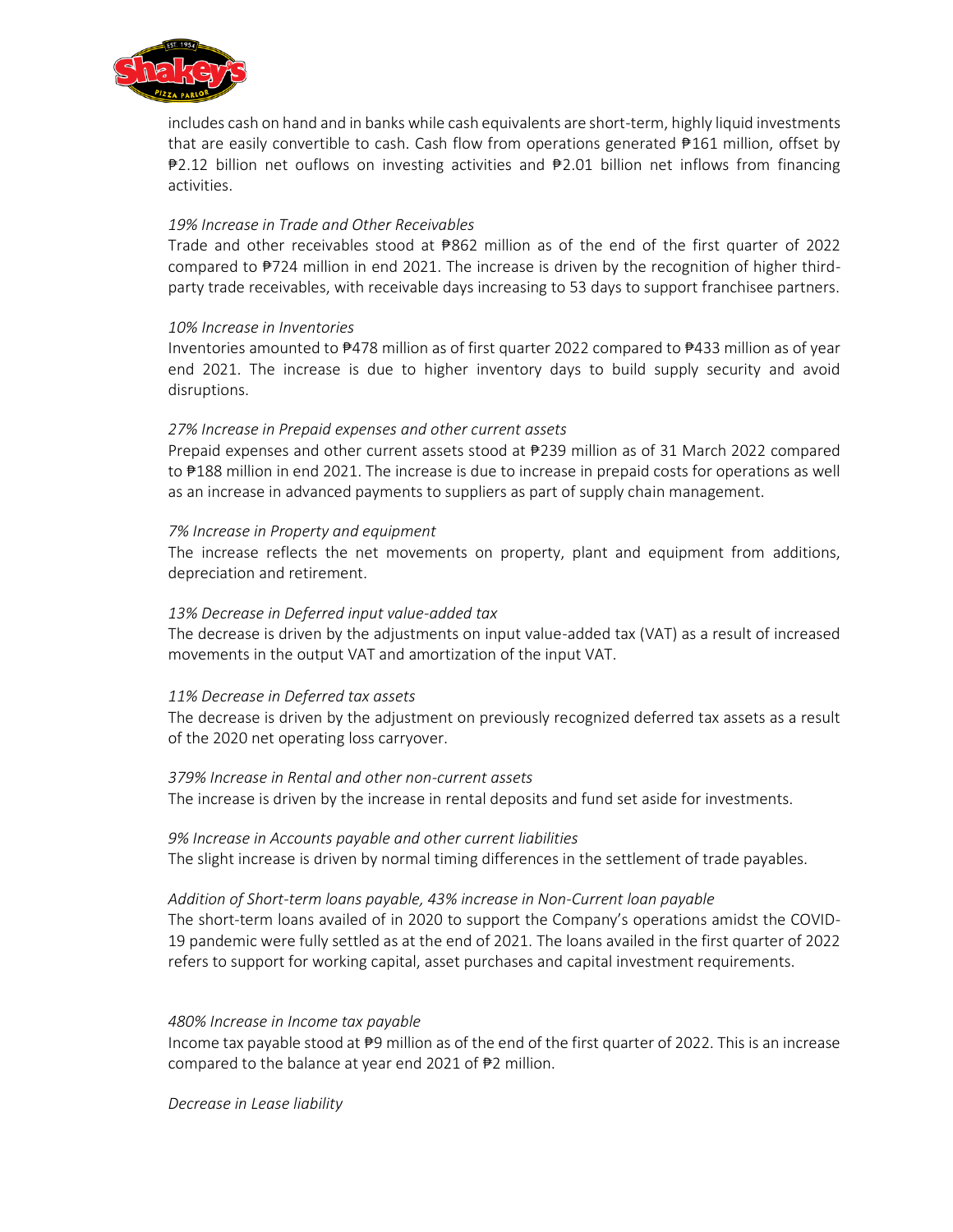

Total lease liability stood at ₱1.48 billion as of year-end 2021, with ₱92 million recognized as the current portion and ₱1.39 billion as the non-current. The total amount is lower compared to the total lease liability of ₱1.53 billion in 2020.

## *17% Increase in Accrued Pension Costs*

Accrued pension costs stood at  $#113$  million as of end of the first quarter of 2022, an increase from the ₱96 million in end 2021 due to accruals on pension expense and other related adjustments to the defined benefit obligation of the Company.

## *4% Increase in Retained earnings*

The increase in retained earnings is driven by the recognition of the Company's consolidated net income for the first quarter of 2022 of ₱76 million.

# FINANCIAL POSITION 31 December 2021 vs. 31 December 2020

|                                                       | 31 Dec 2021    | 31 Dec 2020    | Change  |
|-------------------------------------------------------|----------------|----------------|---------|
| Cash and cash equivalents                             | 485,414,521    | 607,674,132    | $-20%$  |
| Trade and other receivables                           | 723,983,367    | 561,004,570    | 29%     |
| Financial assets at FVOCI                             | 300,000,000    | 120,000,000    | 150%    |
| Inventories                                           | 432,876,226    | 444,941,572    | $-3%$   |
| Prepaid expenses and other current assets             | 187,556,789    | 132,042,576    | 42%     |
| Property and equipment                                | 1,373,563,312  | 1,419,634,223  | $-3%$   |
| Intangible assets                                     | 7,034,324,209  | 7,051,509,002  | 0%      |
| Right-of-use asset                                    | 1,231,516,139  | 1,311,464,060  | $-6%$   |
| Deferred input value-added tax                        | 28,234,552     | 48,423,974     | $-42%$  |
| Deferred tax assets                                   | 247,956,292    | 350,172,528    | $-29%$  |
| Rental and other non-current assets                   | 589,287,521    | 173,125,540    | 240%    |
| <b>TOTAL ASSETS</b>                                   | 12,634,712,928 | 12,219,992,177 | 3%      |
|                                                       |                |                |         |
| Accounts payable and other current liabilities        | 968,634,979    | 801,171,873    | 21%     |
| Short-term loan                                       |                | 1,050,000,000  | $-100%$ |
| Current portion of loan payable                       | 47,986,963     | 48,099,942     | 0%      |
| Current portion of unearned franchise fees            | 18,965,155     | 16,020,186     | 18%     |
| Lease liability - current                             | 92,010,032     | 211,544,249    | $-57%$  |
| Income tax payable                                    | 1,557,290      | 3,156,468      | $-51%$  |
| Noncurrent portion of loan payable                    | 3,692,570,991  | 3,740,497,427  | $-1%$   |
| Dealers' deposit and other non current<br>liabilities | 83,979,903     | 41,240,550     | 104%    |
| Unearned franchise fees                               | 63,232,658     | 73,600,393     | $-14%$  |
| Lease liability - non-current                         | 1,388,726,488  | 1,319,058,770  | 5%      |
| Accrued pension costs                                 | 96,260,947     | 131,238,332    | $-27%$  |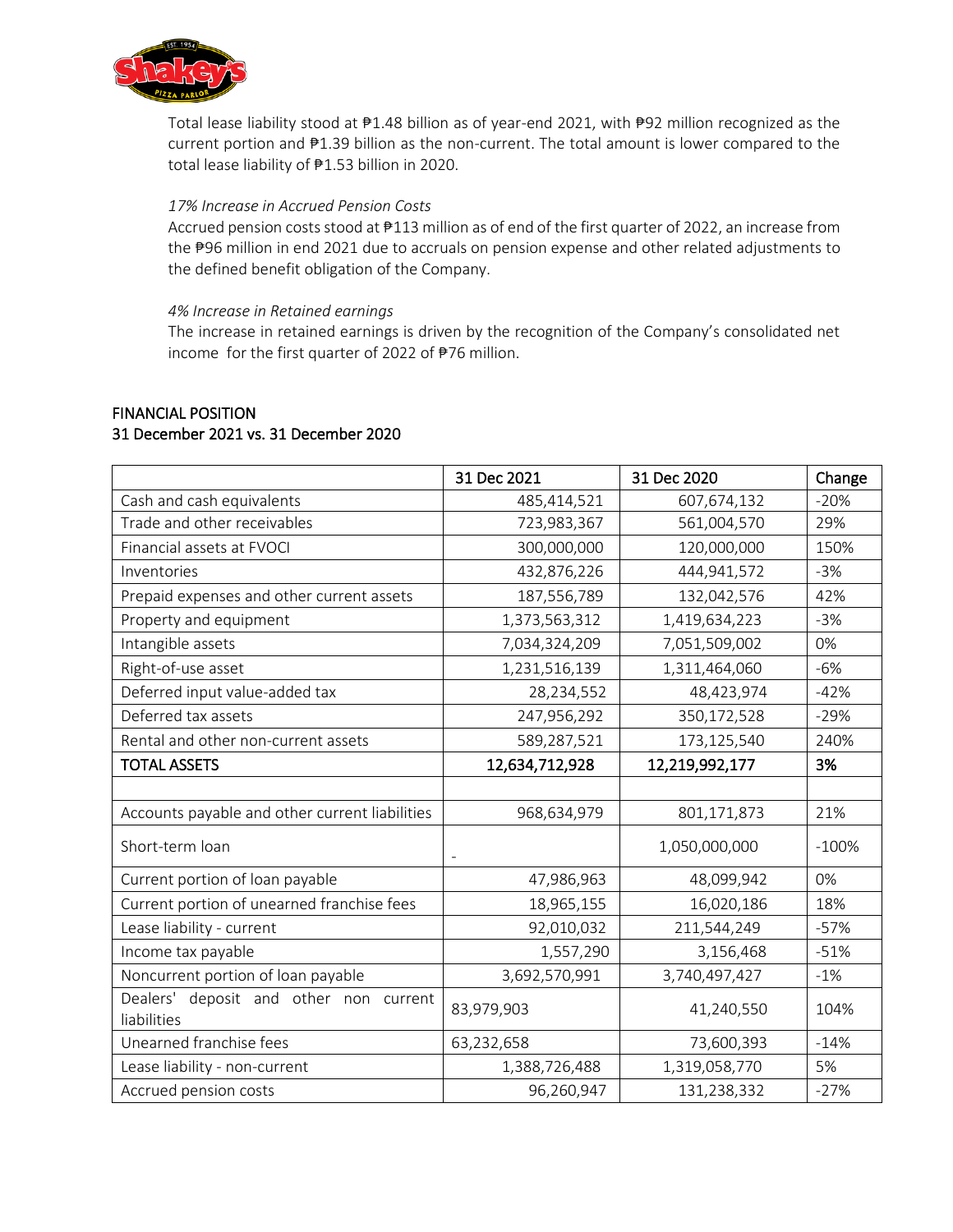

| <b>Total Liabilities</b>            | 6,453,925,406  | 7,435,628,190  | $-13%$ |
|-------------------------------------|----------------|----------------|--------|
|                                     |                |                |        |
| Capital stock                       | 1,683,760,178  | 1,531,321,053  | 10%    |
| Additional paid-in capital          | 2,451,116,470  | 1,353,554,797  | 81%    |
| Retained earnings                   | 2,053,473,219  | 1,964,168,269  | 5%     |
| Other components of equity          | (7, 562, 345)  | (64, 680, 132) | $-88%$ |
| <b>Total Equity</b>                 | 6,180,787,522  | 4,784,363,987  | 29%    |
| <b>TOTAL LIABILITIES AND EQUITY</b> | 12,634,712,928 | 12,219,992,177 | 3%     |

Shakey's Pizza Asia Ventures, Inc.'s total resources as of 31 December 2021 was at ₱12.63 billion, 3% higher than the 31 December 2020 level of ₱12.22 billion, due to the following:

## *20% Decrease in Cash and Cash Equivalents*

As of end 2021, cash and cash equivalents totaled  $#485$  million. Cash includes cash on hand and in banks while cash equivalents are short-term, highly liquid investments that are easily convertible to cash. Cash flow from operations generated ₱866 million, offset by ₱797 million net ouflows on investing activities and ₱192 million net outflows on financing activities.

## *29% Increase in Trade and Other Receivables*

Trade and other receivables stood at ₱724 million as of year-end 2021 compared to ₱561 million in 2020. The increase is driven by the recognition of higher third-party trade receivables.

#### *3% Decrease in Inventories*

Inventories amounted to ₱433 million as of year-end 2021 compared to ₱445 million in 2020. The decrease is due to lower merchandise inventory due to higher sales in December 2021 relative to December 2020.

## *42% Increase in Prepaid expenses and other current assets*

Prepaid expenses and other current assets stood at ₱188 million as of year-end 2021 compared to ₱132 million in 2020. The increase is due to advanced payments to suppliers as part of supply chain management.

#### *3% Decrease in Property and equipment*

The decrease reflects the net movements on property, plant and equipment from depreciation, retirement and additions.

# *6% Decrease in Right-of-use asset*

Right-of-use assets stood at ₱1.23 billion as of year-end 2021 compared to ₱1.31 billion in 2020.

#### *29% Decrease in Deferred tax assets*

The decrease is driven by the adjustment on previously recognized deferred tax assets as a result of the 2020 net operating loss carryover.

# *240% Increase in Rental and other non-current assets*

The increase is driven by the increase in rental deposits and fund set aside for investments.

*21% Increase in Accounts payable and other current liabilities*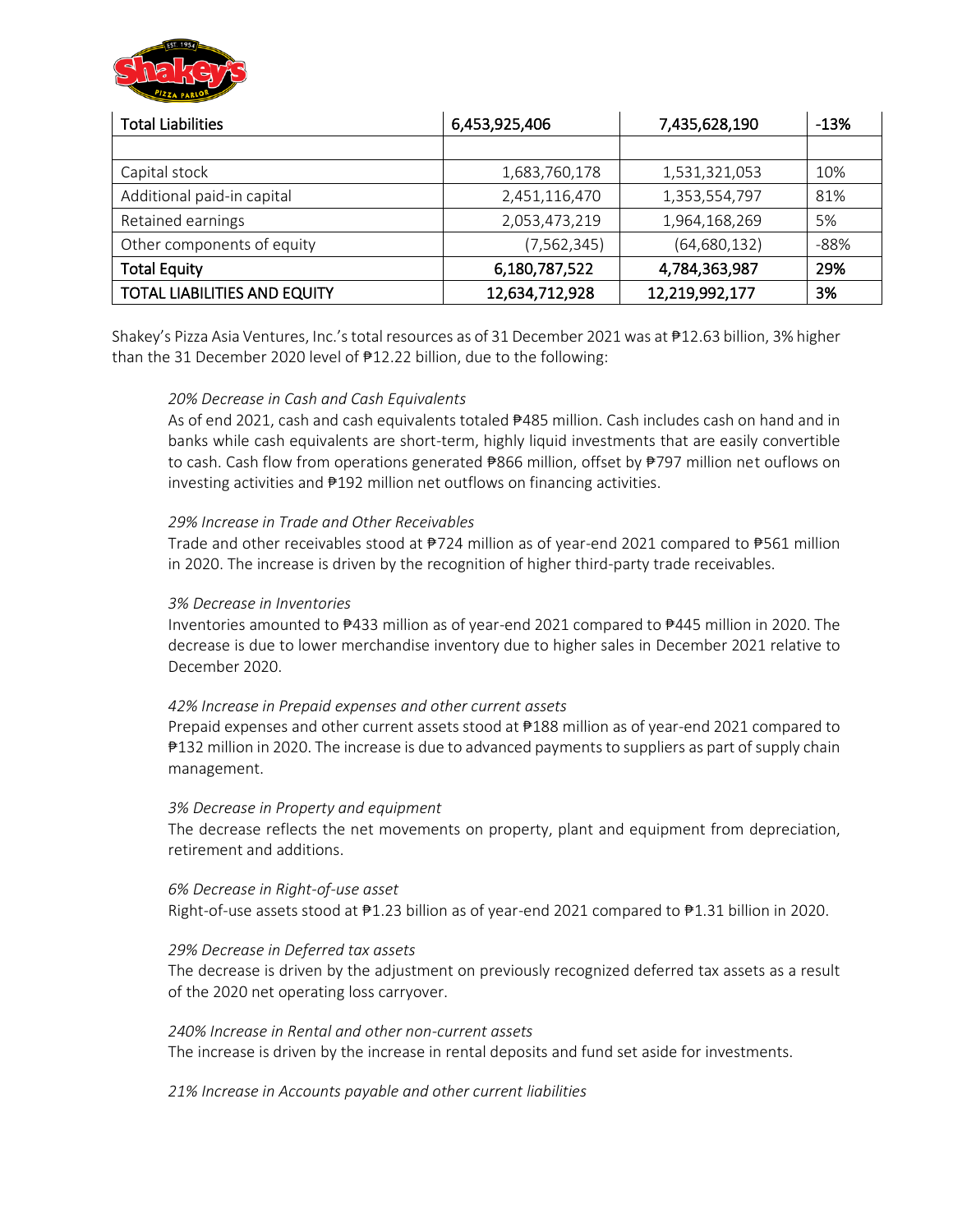

The slight increase is driven by normal timing differences in the settlement of trade payables.

## *Disposition of Short-term loans payable*

The short-term loans availed of in 2020 to support the Company's operations amidst the COVID-19 pandemic was fully settled as at the end of 2021.

## *Decrease in Unearned franchise fees*

Total unearned franchise fees stood at ₱82 million as of year-end 2021, with ₱19 million recognized as the current portion and  $#63$  million as the non-current. The total amount is lower compared to the total unearned franchisee fees of ₱90 million in 2020.

## *Decrease in Lease liability*

Total lease liability stood at ₱1.48 billion as of year-end 2021, with ₱92 million recognized as the current portion and ₱1.39 billion as the non-current. The total amount is lower compared to the total lease liability of ₱1.53 billion in 2020.

## *27% Decrease in Accrued Pension Costs*

Accrued pension costs stood at ₱96 million as of year-end 2021, a decrease from the ₱31 million in 2020 due to the re-assessment of the defined benefit obligation of the Company.

## *10% Increase in Capital stock*

The increase in capital stock results from the issuance of 152,439,025 primary shares to JE Holdings, the Company's new strategic investor.

## *81% Increase in Additional paid-in capital*

The increase in additional paid-in capital results from the issuance of 152,439,025 primary shares to JE Holdings, the Company's new strategic investor, at P8.20 per share.

## *5% Increase in Retained earnings*

The increase in retained earnings is driven by the recognition of the Company's consolidated net income of ₱123 million.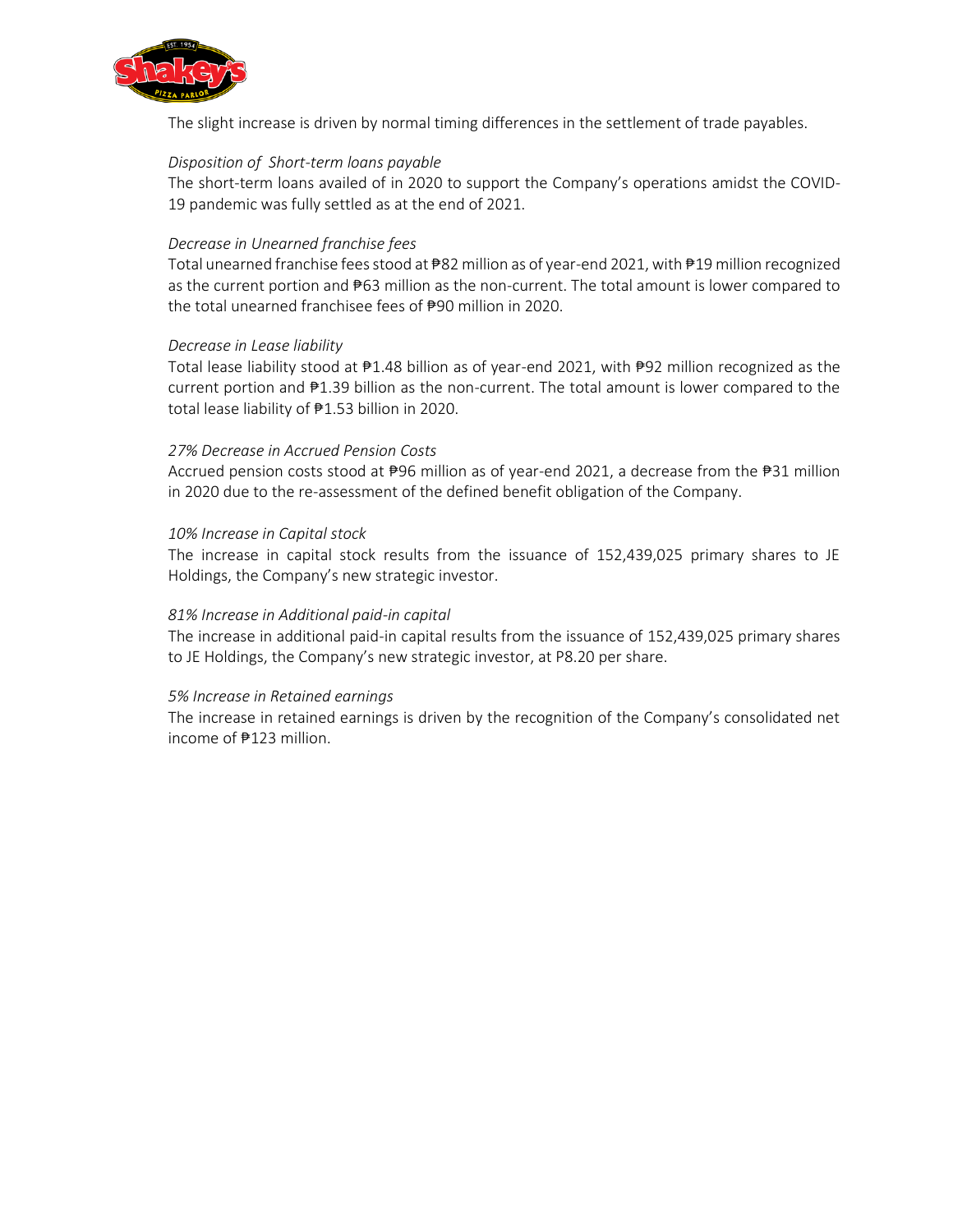

## FINANCIAL POSITION 31 December 2020 vs. 31 December 2019

|                                                             | 31 Dec 2020    | 31 Dec 2019    | Change |
|-------------------------------------------------------------|----------------|----------------|--------|
| Cash and cash equivalents                                   | 607,674,132    | 507,701,190    | 20%    |
| Trade and other receivables                                 | 561,004,570    | 709,483,495    | $-21%$ |
| Financial assets at FVOCI                                   | 120,000,000    | 120,000,000    | 0%     |
| Inventories                                                 | 444,941,572    | 477,127,376    | $-7%$  |
| Prepaid expenses and other current assets                   | 132,042,576    | 123,970,333    | 7%     |
| Property and equipment                                      | 1,419,634,224  | 1,615,292,163  | $-12%$ |
| Software                                                    | 233,331,243    | 163,438,617    | 43%    |
| Right-of-use asset                                          | 1,311,464,060  | 1,413,623,270  | $-7%$  |
| Goodwill                                                    | 1,264,082,949  | 1,264,082,949  | 0%     |
| <b>Trademarks</b>                                           | 5,554,094,810  | 5,549,307,154  | 0%     |
| Deferred input value-added tax                              | 48,423,974     | 67,963,872     | $-29%$ |
| Deferred tax assets                                         | 350,172,528    | 154,972,558    | 126%   |
| Rental and other deposits                                   | 173,125,540    | 165,662,780    | 5%     |
| <b>TOTAL ASSETS</b>                                         | 12,219,992,177 | 12,332,625,757 | $-1%$  |
|                                                             |                |                |        |
| Accounts payable and other current liabilities              | 801,171,872    | 962,058,086    | $-17%$ |
| Short-term Loan                                             | 1,050,000,000  | 550,000,000    | 91%    |
| Current portion of loan payable                             | 48,099,942     | 48,120,934     | 0%     |
| Current portion of unearned franchise fees                  | 16,020,186     | 18,517,499     | $-13%$ |
| Lease Liability-Current                                     | 211,544,249    | 224,333,251    | $-6%$  |
| Income tax payable                                          | 3,156,468      | 82,626,816     | $-96%$ |
| Noncurrent portion of loan payable - net of current portion | 3,740,497,427  | 3,788,597,369  | $-1%$  |
| Dealers' deposit and other non current liabilities          | 41,240,550     | 46,608,785     | $-12%$ |
| Unearned franchise fees                                     | 73,600,393     | 90,652,460     | $-19%$ |
| Lease liability                                             | 1,319,058,770  | 1,374,293,912  | $-4%$  |
| Accrued pension costs                                       | 131,238,332    | 78,310,299     | 68%    |
| <b>Total Liabilities</b>                                    | 7,435,628,189  | 7,264,119,411  | 2%     |
|                                                             |                |                |        |
| Capital stock                                               | 1,531,321,053  | 1,531,321,053  | 0%     |
| Additional paid-in capital                                  | 1,353,554,797  | 1,353,554,797  | 0%     |
| Retained earnings                                           | 1,964,168,269  | 2,233,070,767  | $-12%$ |
| Other components of equity                                  | (64, 680, 132) | (49, 440, 271) | 31%    |
| <b>Total Equity</b>                                         | 4,784,363,987  | 5,068,506,346  | $-6%$  |
| <b>TOTAL LIABILITIES AND EQUITY</b>                         | 12,219,992,177 | 12,332,625,757 | $-1%$  |

Shakey's Pizza Asia Ventures, Inc.'s total resources as of 31 December 2020 was at ₱12.21 billion, 1% lower than the 31 December 2019 level of ₱12.33 billion due to the following:

*20% Increase in Cash and Cash Equivalents*

As of end 2020, cash and cash equivalents totaled #608 million. Cash includes cash on hand and in banks while cash equivalents are short-term, highly liquid investments that are easily convertible to cash.

*21% Decrease in Trade and Other Receivables*

Trade and other receivables stood at ₱561 million as of year-end 2020 compared to ₱709 million in 2019. The decrease is driven by the recognition of lower third party trade receivables.

*7% Decrease in Inventories*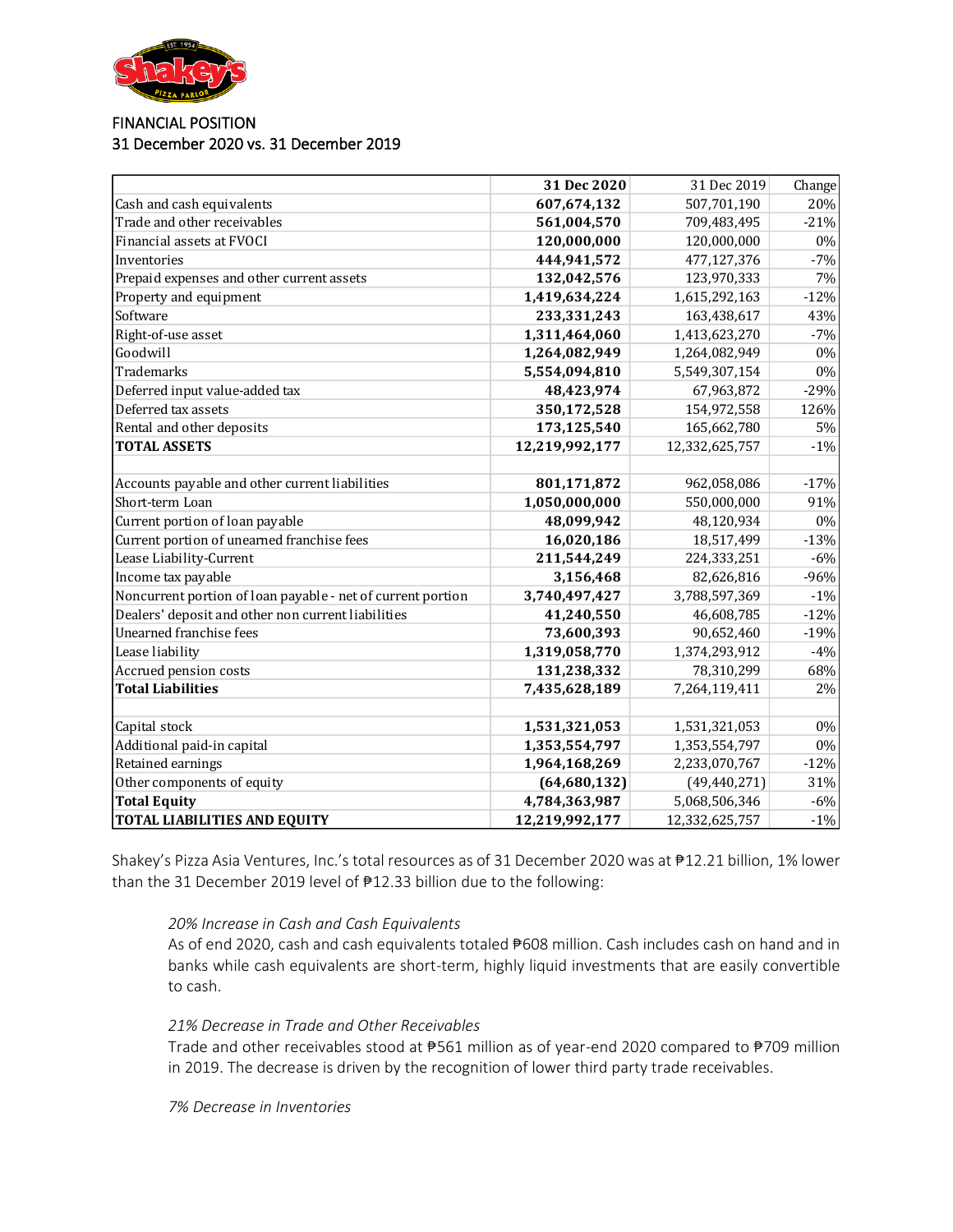

Inventories amounted to ₱445 million as of year-end 2020 compared to ₱477 million in 2019. The decrease is due to lower merchandise inventory, particularly raw materials.

## *7% Increase in Prepaid expenses and other current assets*

Prepaid expenses and other current assets stood at ₱132 million as of year-end 2020 compared to ₱124 million in 2019.

## *12% Decrease in Property and equipment*

The decrease is mainly because of permanent store closures as a result of the COVID-19 pandemic.

## *43% Increase in Software*

Software assets stood at ₱233 million as of year-end 2020 compared to ₱163 million in 2019.

# *7% Decrease in Right-of-use asset* Right-of-use assets stood at ₱1.31 billion as of year-end 2020 compared to ₱1.41 billion in 2019.

## *126% Increase in Deferred tax assets*

The increase is driven by the recognition of income tax benefit as a result of net operating loss carryover.

## *17% Decrease in Accounts payable and other current liabilities*

The decline is driven by the recognition of lower trade payables as a consequence of the COVID-19 pandemic.

## *91% Increase in Short-term loans payable*

The increase in short-term loans payable is primarily used to support the Company's operations amidst the COVID-19 pandemic.

## *96% Decrease in Current lease liability*

Current lease liability stood at ₱3.16 million as of year-end 2020 compared to ₱82.63 million in 2019.

#### *12% Decrease in Retained earnings*

The decrease in retained earnings is due to the recognition of consolidated net loss of ₱254 million.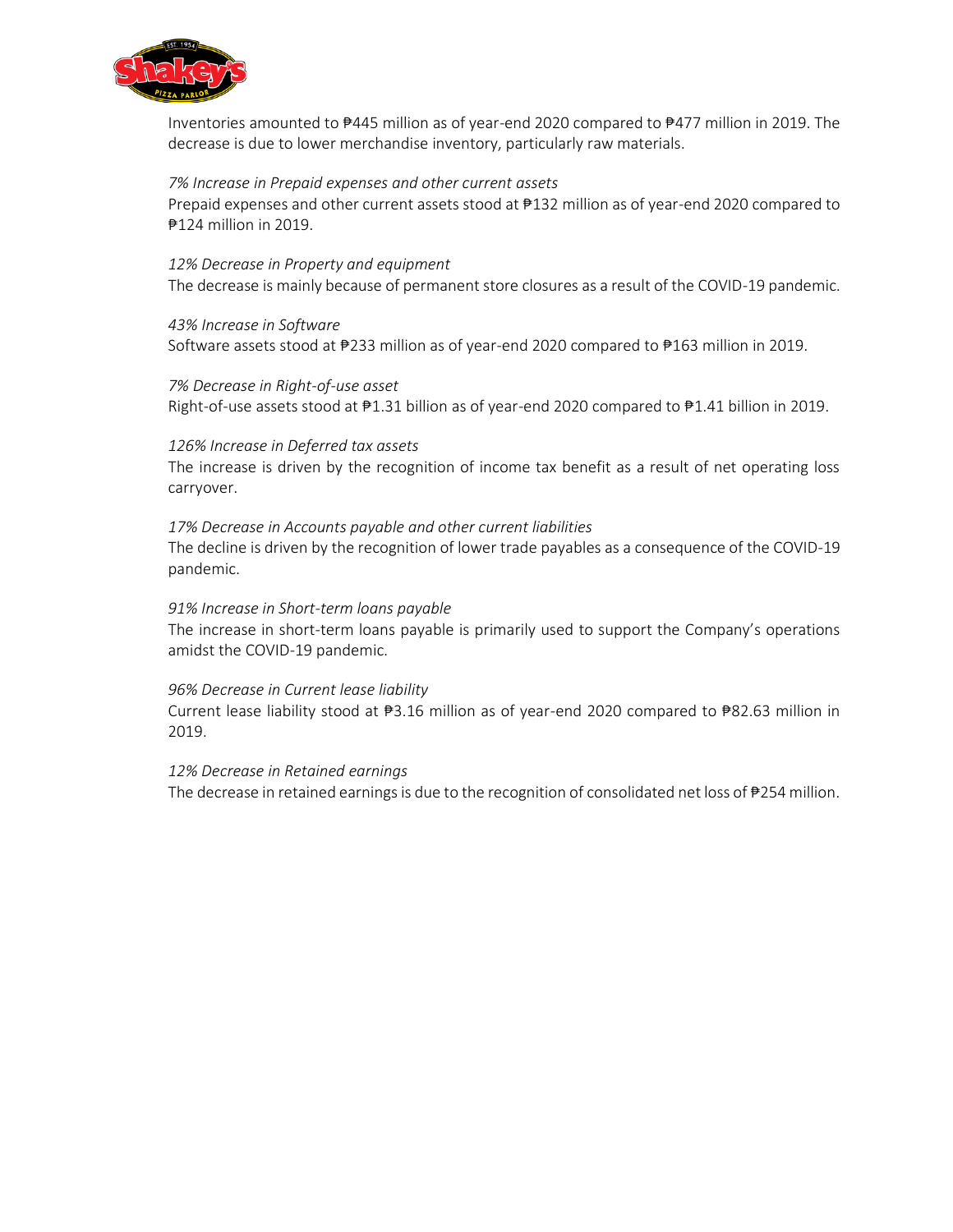

## FINANCIAL POSITION 31 December 2019 vs. 31 December 2018

|                                                        | 31 Dec 2019    | 31 Dec 2018   | Change  |
|--------------------------------------------------------|----------------|---------------|---------|
| Cash and cash equivalents                              | 507,701,190    | 433,777,621   | 17%     |
| Trade and other receivables                            | 709,483,495    | 359,544,119   | 97%     |
| Financial assets at fair value through profit and loss | 120,000,000    |               |         |
| Inventories                                            | 477,127,376    | 597,145,719   | $-20%$  |
| Prepaid expenses and other current assets              | 123,970,333    | 219,854,297   | $-44%$  |
| Property and equipment                                 | 1,615,292,163  | 1,711,899,346 | $-6%$   |
| Intangible Asset                                       | 6,976,828,720  | 6,065,715,622 | 15%     |
| Right-of-use assets                                    | 1,413,623,270  |               |         |
| Deferred input value-added tax                         | 67,963,872     | 63,451,832    | 7%      |
| Deferred tax assets                                    | 154,972,558    | 31,044,664    | 399%    |
| Pension asset                                          |                | 13,666,188    | $-100%$ |
| Rental and other noncurrent assets                     | 165,662,780    | 137,079,814   | 21%     |
| <b>TOTAL ASSETS</b>                                    | 12,332,625,757 | 9,633,179,222 | 28%     |
|                                                        |                |               |         |
| Short-term loans payable                               | 550,000,000    |               |         |
| Accounts payable and other current liabilities         | 962,058,086    | 799,504,485   | 20%     |
| Current portion of:                                    |                |               |         |
| Long-term loans payable                                | 48,120,934     | 48,449,757    | $-1%$   |
| Contract liabilities                                   | 18,517,499     | 19,285,813    | $-4%$   |
| Lease liabilities                                      | 224,333,251    |               |         |
| Income tax payable                                     | 82,626,816     | 100,558,936   | $-18%$  |
| Noncurrent current portion of:                         |                |               |         |
| Long-term loans payable                                | 3,788,597,369  | 3,836,966,162 | $-1%$   |
| Contract liabilities                                   | 90,652,460     | 93,314,414    | $-3%$   |
| Lease liabilities                                      | 1,374,293,912  |               |         |
| Accrued pension costs                                  | 78,310,299     |               |         |
| Accrued rent                                           |                | 101,853,055   | $-100%$ |
| Dealers' deposits and other noncurrent liabilities     | 46,608,785     | 63,425,467    | $-27%$  |
| <b>Total Liabilities</b>                               | 7,264,119,411  | 5,063,358,089 | 43%     |
|                                                        |                |               |         |
| Capital stock                                          | 1,531,321,053  | 1,531,321,053 | $0\%$   |
| Additional paid-in capital                             | 1,353,554,797  | 1,353,554,797 | $0\%$   |
| Retained earnings                                      | 2,233,070,767  | 1,668,017,627 | 34%     |
| Other components of equity                             | (49, 440, 272) | 16,927,656    | $-392%$ |
| <b>Total Equity</b>                                    | 5,068,506,346  | 4,569,821,133 | 11%     |
| <b>TOTAL LIABILITIES AND EQUITY</b>                    | 12,332,625,757 | 9,633,179,222 | 28%     |

Shakey's Pizza Asia Ventures, Inc.'s total resources as of 31 December 2019 was at ₱12.33 billion, 28% higher than the 31 December 2018 level of ₱9.63 billion due to the following:

## *17% Increase in Cash and Cash Equivalents*

As of end 2019, cash and cash equivalents totaled #508 million. Cash includes cash on hand and in banks while cash equivalents are short-term, highly liquid investments that are easily convertible to cash.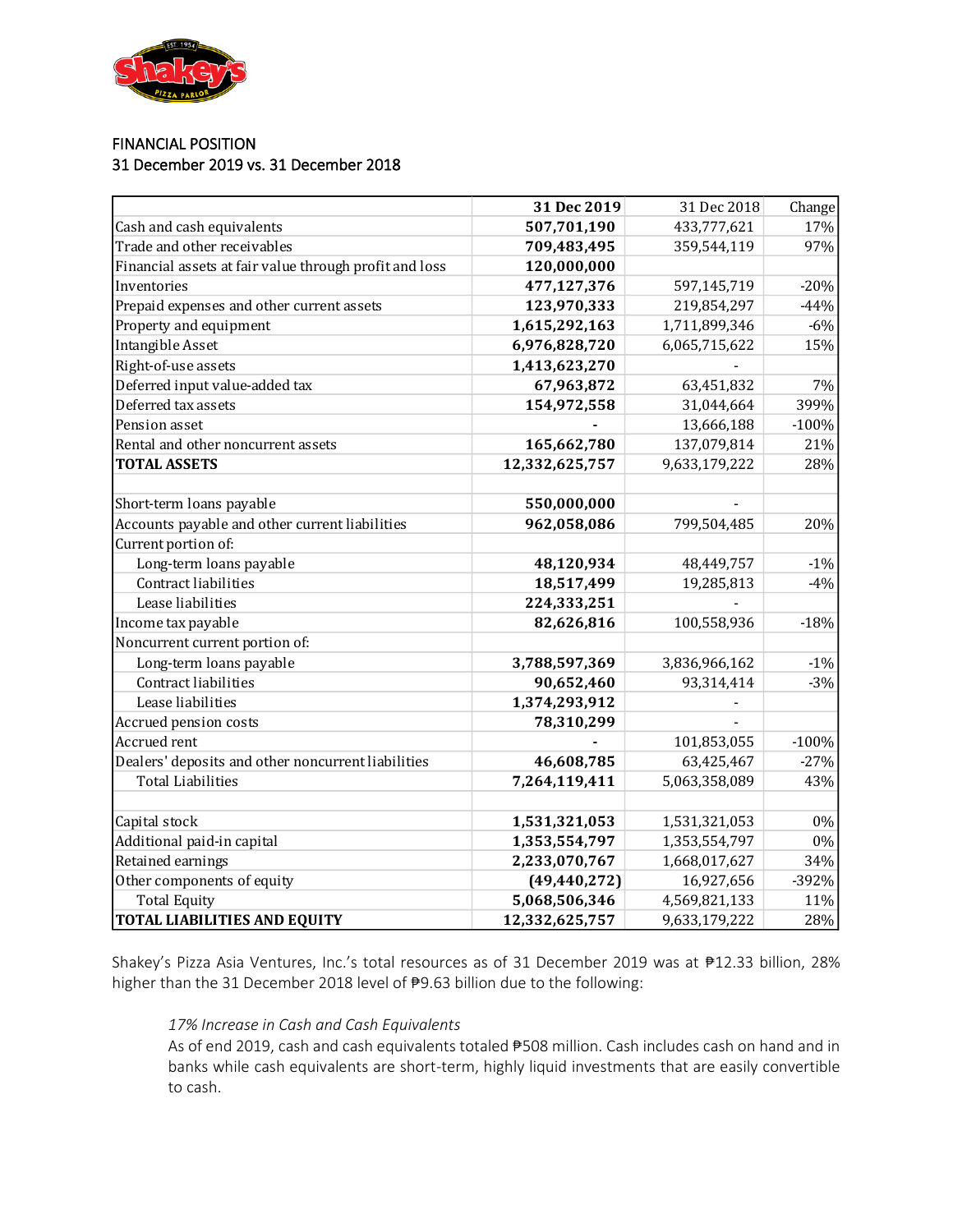

## *97% Increase in Trade and Other Receivables*

Trade and other receivables stood at ₱709 million as of year-end 2019 compared to ₱360 million in 2018. The increase is driven by the recognition of higher third party trade receivables.

#### *20% Decrease in Inventories*

Inventories amounted to ₱477 million as of year-end 2019 compared to ₱597 million in 2018. The decrease is due to lower merchandise inventory, particularly raw materials.

*44% Decrease in Prepaid expenses and other current assets* The decrease is primarily due to lower advances to suppliers of raw materials.

## *6% Decrease in Property and equipment*

The decrease is mainly because of the recognition of higher depreciation expenses related to PFRS 16.

## *15% Increase in Intangible assets*

The increase is due to the recognition of trademark and goodwill from the acquisition of the *Peri-Peri* business.

## *Recognition of Right-of-use asset*

The recognition of ₱1.41 billion in right-of-use asset is due to the application of PFRS 16 effective January 1, 2019.

## *399% Increase in Deferred tax assets*

The increase is driven by the recognition of deferred tax assets on lease liabilities and difference in depreciation due to adoption of PFRS 16.

#### *21% Increase in Rental and other deposits*

The increase is due to additional rental deposits made during 2019.

#### *Recognition of Short-term loans payable*

The recognition of ₱550 million in short-term loans is primarily used to partially fund the *Peri-Peri*  acquisition.

*20% Increase in Accounts payable and other current liabilities* The increase is driven by the recognition of higher non-trade payables.

#### *34% Increase in Retained earnings*

The increase in retained earnings is due to the recognition of consolidated net income after tax of ₱865 million.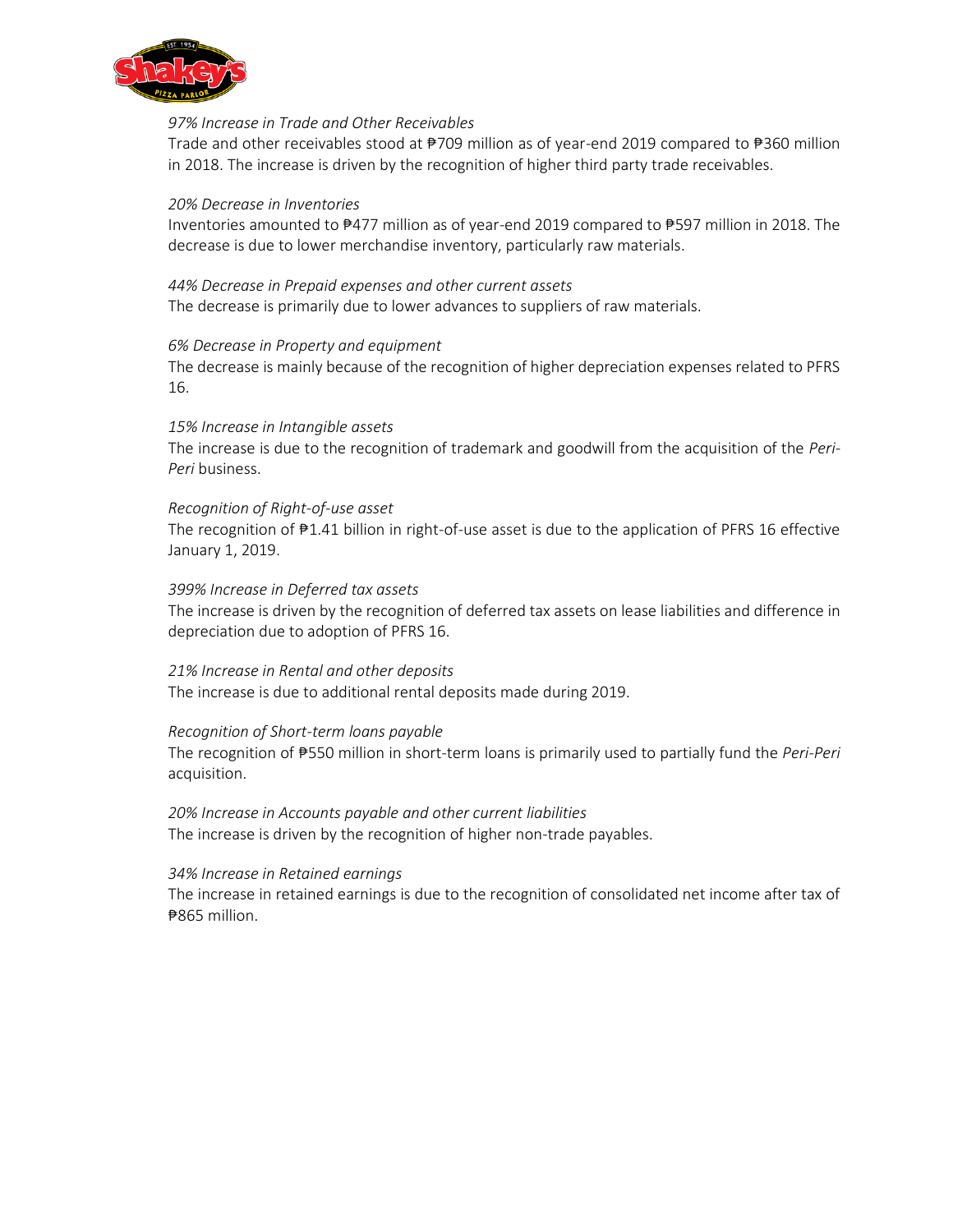

## RESULTS OF OPERATIONS 31 March 2022 vs. 31 March 2021

|                                     | 31 March 2022   | 31 March 2021   | <b>Change</b> |
|-------------------------------------|-----------------|-----------------|---------------|
| Revenues                            | 1,610,091,419   | 1,281,461,570   | 26%           |
| Cost of sales                       | (1,219,697,021) | (964, 714, 290) | 26%           |
| <b>Gross income</b>                 | 390,394,397     | 316,747,280     | 23%           |
| General and administrative expenses | (229,077,623)   | (195, 184, 162) | 17%           |
| Interest expense                    | (62, 712, 235)  | (82, 528, 237)  | $-24%$        |
| Other income, net                   | 3,833,631       | 496,613         | 672%          |
| Income before income tax            | 102,438,170     | 39,531,494      | 159%          |
| Provision for income tax            | 26,207,409      | 10,806,760      | 143%          |
| Net income                          | 76,230,761      | 28,724,734      | 165%          |

## Results of Operations for the year ended 31 March 2022 compared to the year ended 31 March 2021

#### *26% Increase in Revenues*

Consolidated net revenues, composed of sales from company-owned stores, franchise and royalty fees from franchisees, and revenues from wholly-owned subsidiaries, reached ₱1.61 billion for the first quarter of 2022, increasing by 26% from the reported net revenues of ₱1.28 billion for the same quarter in 2021. This was mainly driven by dine-in

recovery, coupled with the addition of Potato Corner operations starting March.

## *26% Decrease in Costs of Sales*

For the first quarter of 2022, consolidated cost of sales increased by 26% from #965 million in first quarter 2021 to ₱1.22 billion. Consolidated cost of sales is mainly composed of raw material and packaging costs, direct labor costs, and store-related costs including rent and utilities.

#### *23% Increase in Gross Income*

Consolidated gross profit amounted to ₱390 million for the first quarter of 2022, higher by 23% from #317 million in the previous year. This yielded a gross profit margin of 24%.

#### *17% Increase in General and Administrative Expenses*

First quarter 2022 consolidated general and administrative expenses totaled ₱229 million, representing an 14% cost-to-sales ratio. This is lower compared to 15% during the same period in 2021.

#### *24% Decrease in Interest Expense*

Interest expense of ₱63 million was recorded for the first quarter of 2022. This amount pertains to interest on the acquisition loan used to acquire the wholly-owned subsidiaries. The decrease versus last year's is due to the full settlement of the  $\frac{100}{100}$  billion loan used to support operating activities that were negatively affected by the COVID-19 pandemic.

#### *672% Increase in Other Income*

Other income is composed mainly of other income from franchisees, service income, provisions and gains and losses from store retirement. Other income totaled  $#4$  million as of the first quarter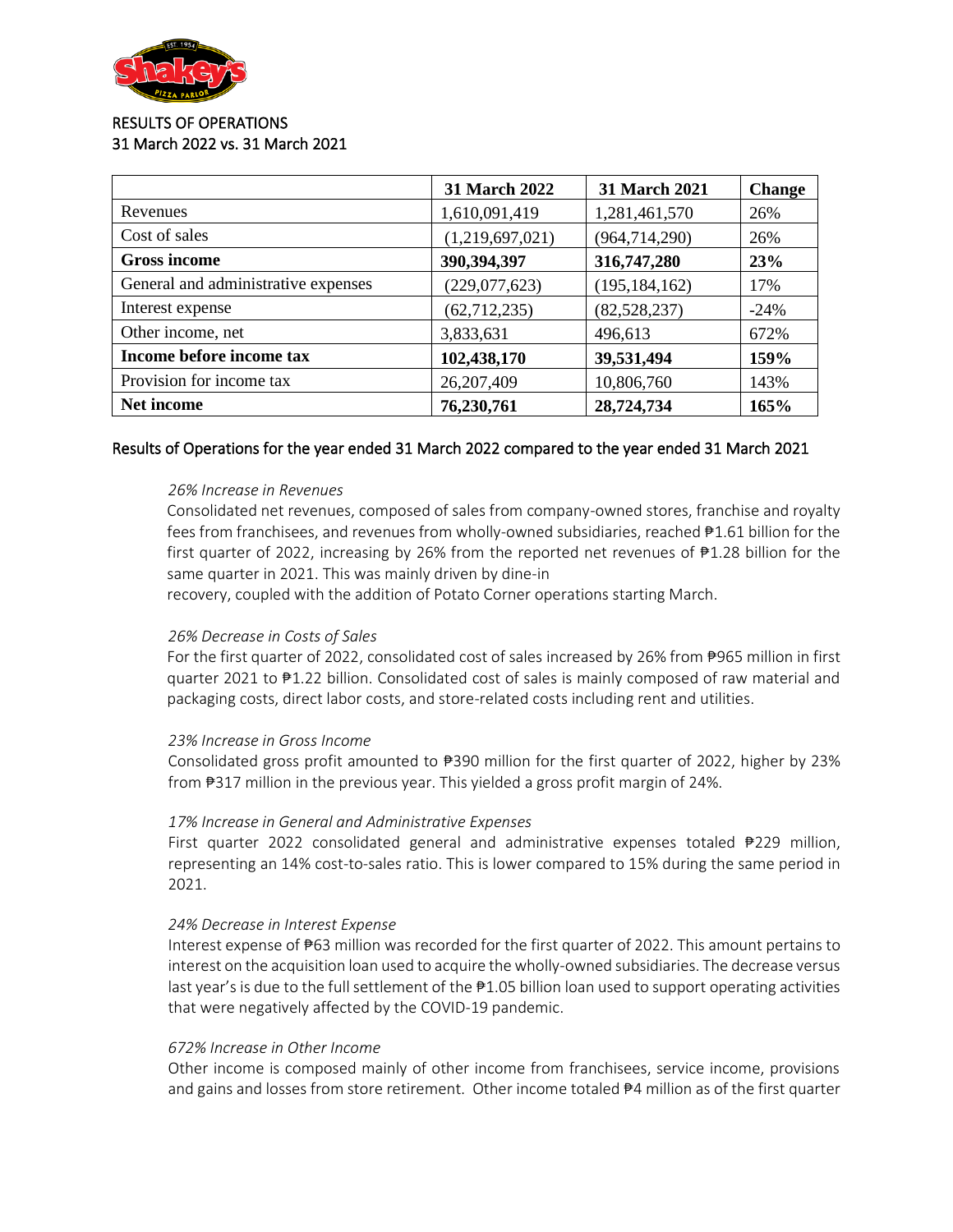

of 2022. The increase is mainly driven by the recognition of gains of pre-termination of leases as mandated by PFRS 16, as well as the lower provision on inventory in the first quarter of 2022 relative to 2021.

*Reversal of Net Loss to Recognition of Net Income*

Overall, the robust topline, combined with efficient operations, led to a net income of ₱76 million, 165% higher than the same period the year before. PIZZA's net profit margin likewise expanded by 250 bps to 4.7%.

| <b>RESULTS OF OPERATIONS</b>          |  |
|---------------------------------------|--|
| 31 December 2021 vs. 31 December 2020 |  |

|                                         | 31 Dec 2021     | 31 Dec 2020     | <b>Change</b> |
|-----------------------------------------|-----------------|-----------------|---------------|
| Revenues                                | 5,480,427,588   | 5,296,771,546   | 3%            |
| Cost of sales                           | (4,206,711,163) | (4,364,157,309) | $-4\%$        |
| <b>Gross income</b>                     | 1,273,716,425   | 932,614,237     | 37%           |
| General and administrative expenses     | (837, 345, 396) | (972, 712, 600) | $-14%$        |
| Interest expense                        | (292, 179, 579) | (333,303,573)   | $-12\%$       |
| Other income, net                       | 86,488,120      | 4,890,761       | 1668%         |
| Income before income tax                | 230,679,570     | (368, 511, 175) | $-163%$       |
| Provision for (benefit from) income tax | 107,699,412     | (114, 921, 887) | $-194%$       |
| Net income (loss)                       | 122,980,158     | (253,589,288)   | $-149%$       |
| Total other comprehensive income        | 57,117,787      | (15,239,861)    | $-475%$       |
| <b>TOTAL COMPREHENSIVE INCOME</b>       | 180,097,945     | (268, 829, 149) | $-167%$       |

# Results of Operations for the year ended 31 December 2021 compared to the year ended 31 December 2020

## *3% Increase in Revenues*

Consolidated net revenues, composed of sales from company-owned stores, franchise and royalty fees from franchisees, and revenues from wholly-owned subsidiaries, reached  $\overline{P5.48}$  billion, increasing by 3% from the reported net revenues of ₱5.30 billion for the twelve months ending December 31, 2020.

## *4% Decrease in Costs of Sales*

For the year ending 2021, consolidated cost of sales dropped by 4% from ₱4.36 billion in 2020 to ₱4.21 billion. Consolidated cost of sales is mainly composed of raw material and packaging costs, direct labor costs, and store-related costs including rent and utilities.

#### *37% Increase in Gross Income*

Consolidated gross profit amounted to  $\frac{127}{2}$  billion for the full year 2021, higher by 37% from ₱933 million in the previous year. This yielded a gross profit margin of 23% from 18% previously.

#### *14% Decrease in General and Administrative Expenses*

For the twelve months ending December 31, 2021, consolidated general and administrative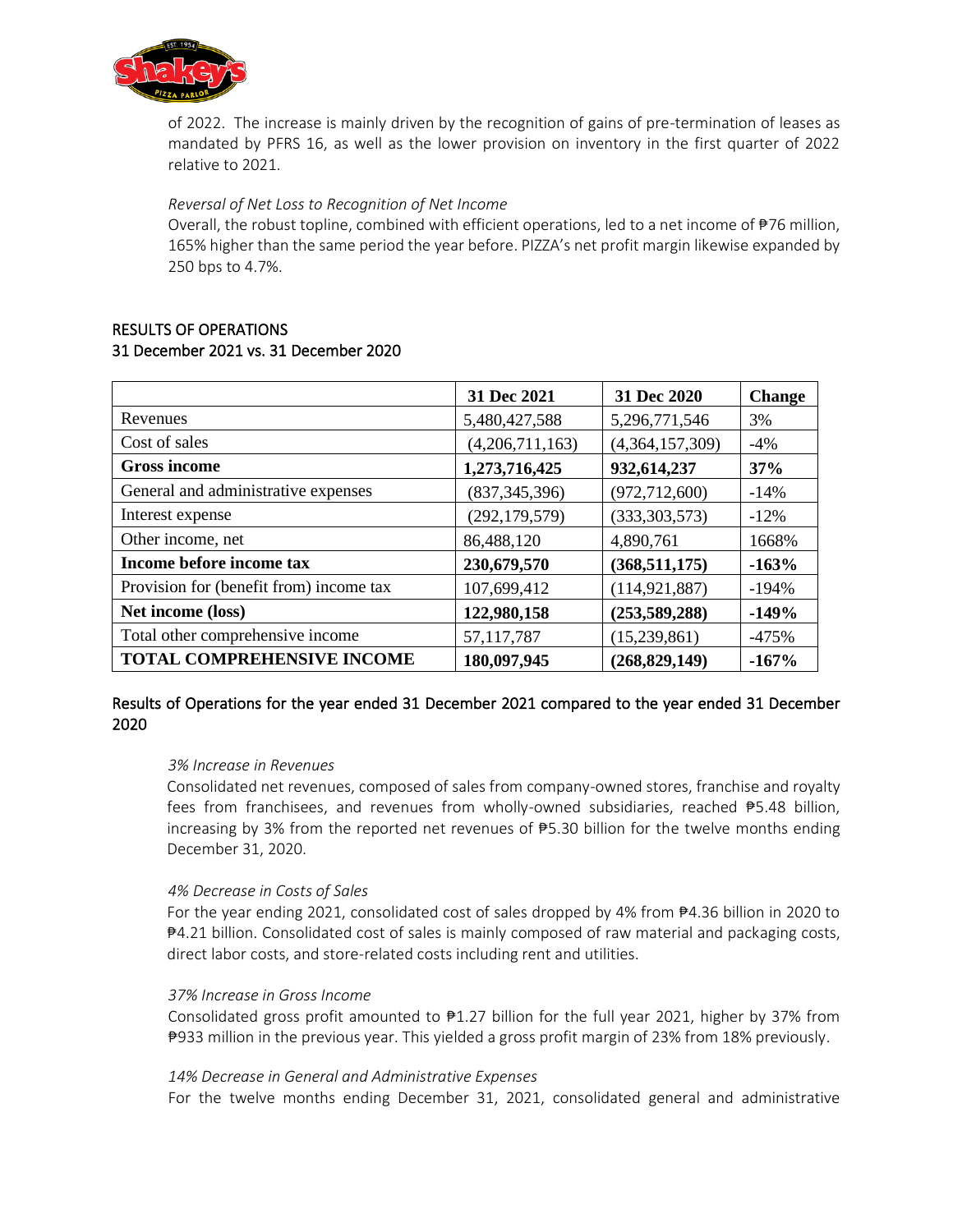

expenses totaled ₱837 million, representing an 15% cost-to-sales ratio. This is lower compared to 18% during the same period in 2020.

#### *12% Decrease in Interest Expense*

Interest expense of ₱292 million was recorded for the twelve months ending December 31, 2021. This amount pertains to interest on the acquisition loan used to acquire the wholly-owned subsidiaries, as well as the  $\mathbb{P}1.05$  billion loan used to support operating activities that were negatively affected by the COVID-19 pandemic.

## *1,668% Increase in Other Income*

Other income totaled ₱86 million as of year-end 2021. This is composed mainly of other income from franchisees, service income, provisions and loss from store retirement. This is an increase from the  $P$ 5 million reported in 2020 which was impacted by the recognition of provisions and loss from store retirement.

## *Reversal of Net Loss to Recognition of Net Income*

For the year ending 2021, consolidated net income after tax stood at ₱123 million, yielding a net income margin of 2.2%. This is a reversal from 2020's recorded net loss after tax of ₱254 million.

## RESULTS OF OPERATIONS 31 December 2020 vs. 31 December 2019

|                                         | 31 Dec 2020     | 31 Dec 2019     | <b>Change</b> |
|-----------------------------------------|-----------------|-----------------|---------------|
| Revenues                                | 5,296,771,546   | 8,239,093,787   | $-36%$        |
| Cost of Sales                           | 4,364,157,309   | 5,827,018,168   | $-25%$        |
| Gross Income                            | 932,614,237     | 2,412,075,619   | $-61%$        |
| General and Administrative Expenses     | (972, 712, 600) | (1,051,602,075) | $-8%$         |
| Interest Expense                        | (333, 303, 573) | (311, 472, 803) | 7%            |
| Interest Income                         | 2,886,826       | 715,119         | 304%          |
| Other Income - Net                      | 2,003,935       | 58,591,814      | $-97%$        |
| Income Before Income Tax                | (368, 511, 175) | 1,108,307,674   | $-133%$       |
| Provision for (Benefit from) Income Tax | (114, 921, 887) | 243,071,407     | $-147%$       |
| Net Income                              | (253, 589, 288) | 865,236,267     | $-129%$       |
| Total Other Comprehensive Income        | (15, 239, 861)  | (66, 367, 927)  | $-77%$        |
| Total Comprehensive Income              | (268,829,149)   | 798,868,340     | $-134%$       |

# Results of Operations for the year ended 31 December 2020 compared to the year ended 31 December 2019.

#### *36% Decrease in Revenues*

Consolidated net revenues, composed of sales from company-owned stores, franchise and royalty fees from franchisees, and revenues from wholly-owned subsidiaries, reached  $\overline{P5.30}$  billion, declining by 36% from reported revenues of ₱8.24 billion for the twelve months ending December 31, 2019.

## *25% Decrease in Costs of Sales*

For the year ending 2020, consolidated cost of sales dropped by 25% from ₱5.83 billion in 2019 to ₱4.36 billion. Consolidated cost of sales is mainly composed of raw material and packaging costs, direct labor costs, and store-related costs including rent, utilities, etc.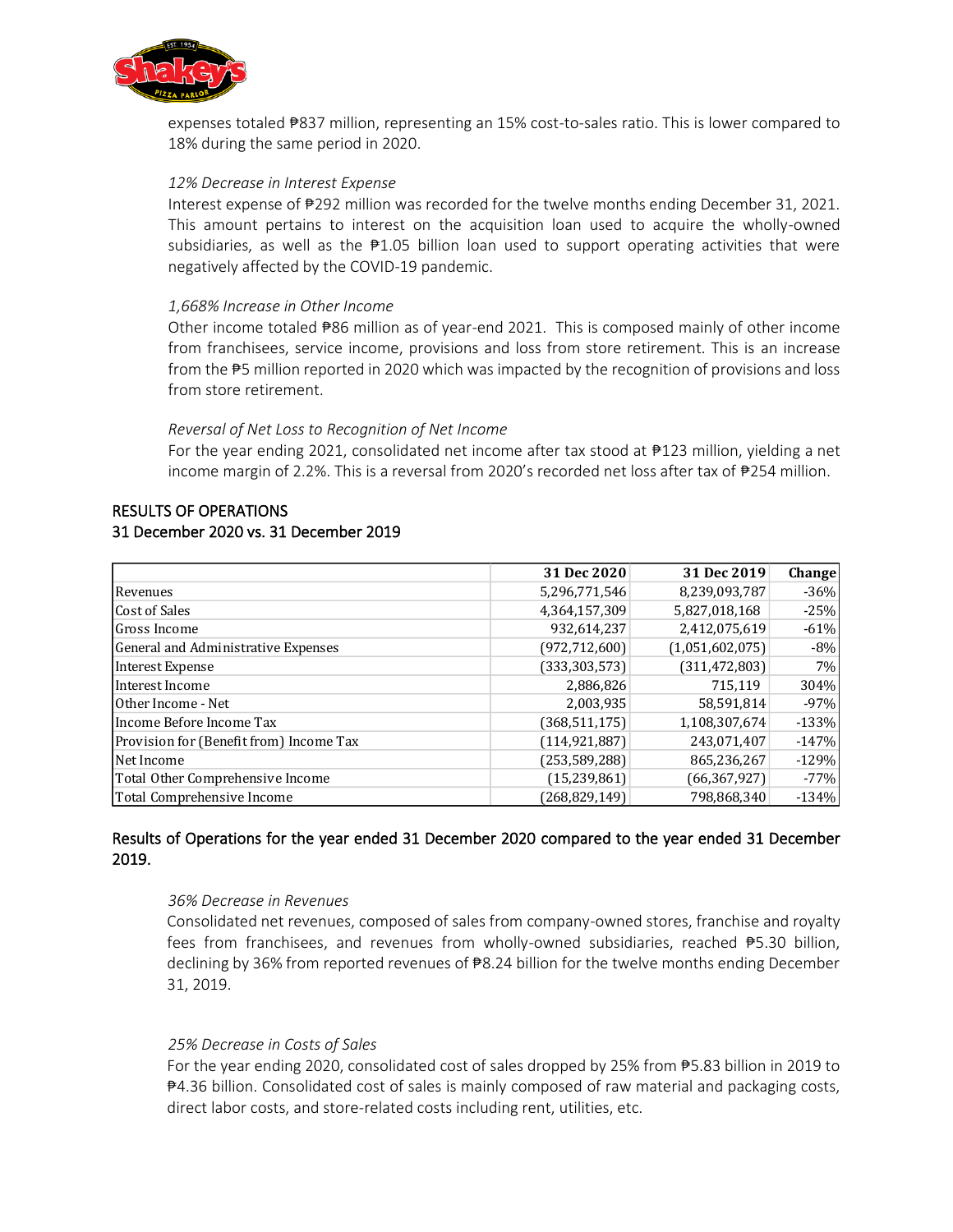

#### *61% Decrease in Gross Income*

Consolidated gross profit amounted to  $\frac{1}{2}933$  million for the full year 2020, lower by 61% from  $\frac{1}{2}2.41$ billion in the previous year. This yielded a gross profit margin of 18% from 29% previously.

## *8% Decrease in General and Administrative Expenses*

For the twelve months ending December 31, 2020, consolidated general and administrative expenses totaled ₱973 million, representing an 18% cost-to-sales ratio. This is higher compared to 13% during the same period in 2019.

## *7% Increase in Interest Expense*

Interest expense of ₱333 million was recorded for the twelve months ending December 31, 2020. This amount pertains to interest on the  $\frac{1}{2}3.8$  billion remaining of the acquisition loan used to acquire the wholly-owned subsidiaries, as well as the  $\frac{100}{2}$  billion loan used to support operating activities that were negatively affected by the COVID-19 pandemic.

## *97% Decrease in Other Income*

Consolidated other income totaled  $\sqrt{P^2}$  million as of year-end 2020. This is composed mainly of other income from franchisees, service income and loss from store retirement.

## *129% Decrease in Net Income*

For the year ending 2020, consolidated net income after tax stood at negative ₱254 million, yielding a net income margin of negative 5%. This is a reversal from 2019's recorded net income after tax of  $#865$  million.

## RESULTS OF OPERATIONS 31 December 2019 vs. 31 December 2018

|                                         | 31 Dec 2019     | 31 Dec 2018     | Change  |
|-----------------------------------------|-----------------|-----------------|---------|
| Revenues                                | 8,239,093,787   | 7,578,718,618   | 9%      |
| Costs Of Sales                          | (5,827,018,168) | (5,399,319,411) | 8%      |
| Gross Income                            | 2,412,075,619   | 2,179,399,207   | 11%     |
| General And Administrative Expenses     | (1,051,602,075) | (973, 225, 277) | $8\%$   |
| Interest Expense                        | (311, 472, 803) | (188, 515, 123) | 65%     |
| Other Income - Net                      | 59,306,933      | 64,578,557      | $-8%$   |
| Income Before Income Tax                | 1,108,307,674   | 1,082,237,364   | 2%      |
| Provision For (Benefit From) Income Tax | 243,071,407     | 241,321,936     | $1\%$   |
| Net Income                              | 865,236,267     | 840,915,428     | 3%      |
| Total Other Comprehensive Income        | (66, 367, 928)  | 23,087,415      | $-387%$ |
| Total Comprehensive Income              | 798,868,340     | 864,002,843     | $-8%$   |

# Results of Operations for the year ended 31 December 2019 compared to the year ended 31 December 2018.

#### *9% Increase in Revenues*

Consolidated net revenues, composed of sales from company-owned stores, franchise and royalty fees from franchisees, and revenues from wholly-owned subsidiaries, reached ₱8.24 billion, surging by 9% from reported revenues of ₱7.58 billion for the twelve months ending December 31, 2018.